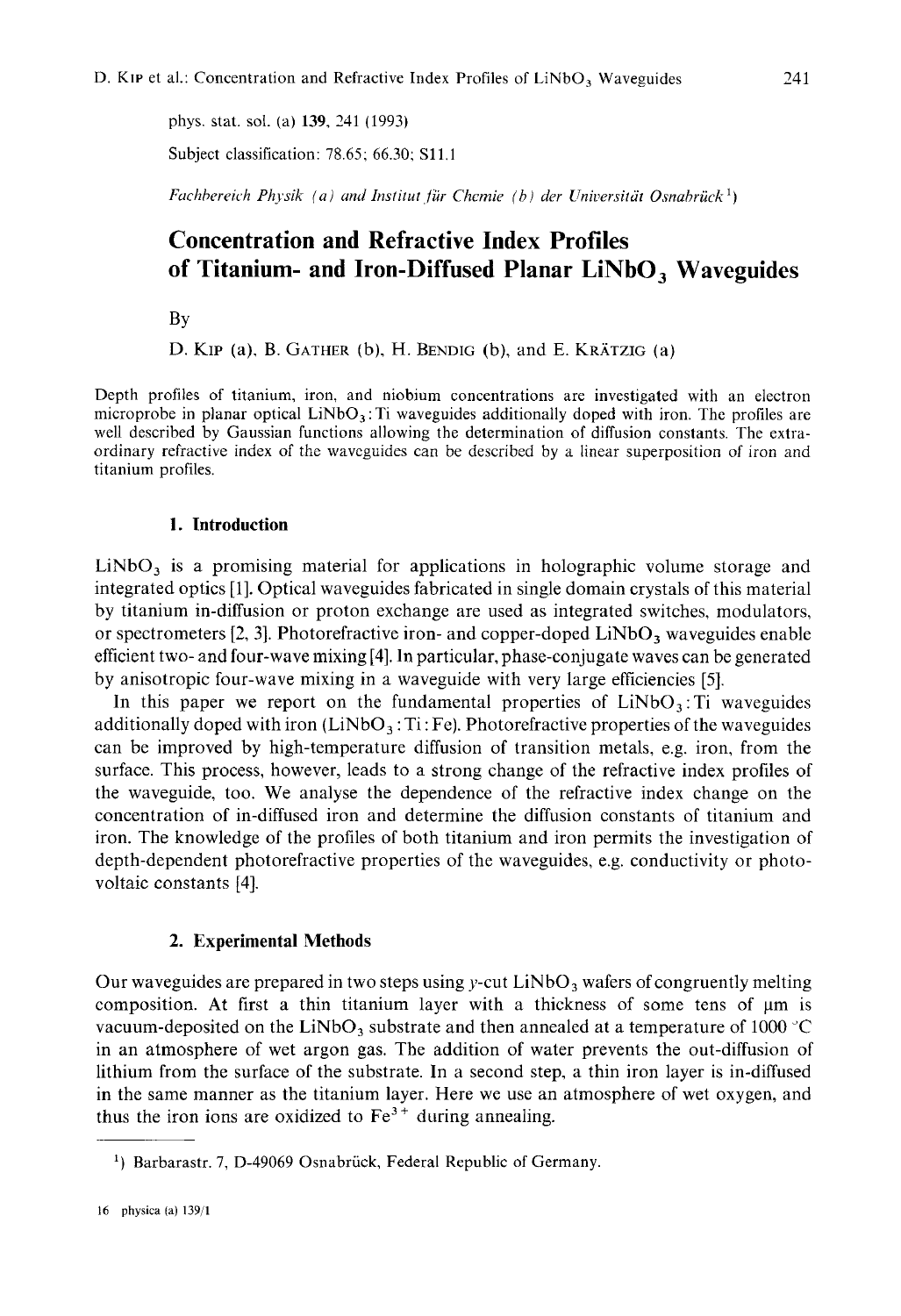The effective refractive indices of the TE and TM modes of the waveguides are measured by the prism coupling method (dark line spectroscopy). From the effective refractive indices the profiles of ordinary and extraordinary refractive index are reconstructed by the use of an inverse **WKB** method *[6].* 

For the measurement of the concentration profiles the rear face of the planar  $LiNbO<sub>3</sub>$ waveguides is polished. This face and the surface of the waveguide form an angle of (90  $\pm$  1)<sup>c</sup>. The electron beam of a microprobe (acceleration voltage 15 keV, beam width  $0.2 \mu m$ , step width  $0.2 \mu m$ ) scans the polished rear face starting from the surface. In two successive measurements the niobium and titanium and the niobium and iron concentrations are determined, respectively. Because of the low atomic number of lithium  $(Z = 3)$ , this element is not detectable by this method. The niobium signal is used as reference which allows to defect the surface edge reproducibly.

Absolute values of the titanium and iron concentrations at the surface of the waveguide are determined by X-ray photoelectron spectroscopy **(XPS).** This method also provides information about the valence state  $(Fe^{2+}/Fe^{3+})$  of the in-diffused iron.

The penetration depths of titanium and iron in the  $LiNbO<sub>3</sub>$  substrate are large compared to the thicknesses of the vacuum-deposited metal layers. Thus we expect *[7]* that the concentration profiles of both dopants can be described by Gaussian functions (diffusion from a finite source),

$$
c_i(y) = c_i^0 \exp\left(-\frac{y^2}{2\varrho_i^2}\right); \qquad i = \text{Ti, Fe.}
$$
 (1)

The penetration depth  $\varrho$  depends on the temperature dependent diffusion constant  $D$  and the diffusion time *r.* 

$$
\varrho = \sqrt{2Dt} \tag{2}
$$

We assume a local, linear relationship between the change of the extraordinary refractive index  $\Delta n$ , (y) and the concentrations  $c_i(y)$  [7, 8], and superimpose linearly the influences of titanium and iron ions,

$$
\Delta n_{\rm e}(y) = \xi_{\rm Ti} \frac{c_{\rm Ti}(y)}{c_{\rm Ti}^0} + \xi_{\rm Fe} \frac{c_{\rm Fe}(y)}{c_{\rm Fe}^0}.
$$
\n(3)

Then the parameters  $\xi_{\text{Ti}}$ ,  $\xi_{\text{Fe}}$  should be proportional to the absolute concentrations of titanium and iron, respectively.

### **3. Experimental Results**

Using the microprobe the concentration profiles of titanium, iron, and niobium are measured in the waveguiding layer. The results for the relative concentrations enable a comparison to the refractive index profiles obtained by mode spectroscopy. Furthermore, it is possible to evaluate the diffusion constants of titanium and iron in  $LiNbO<sub>3</sub>$ .

In Fig. 1 the titanium concentration  $c_{Ti}$  is shown for the set of waveguides Fe30 to Fe120. The thickness of the deposited titanium layer (80 nm) is equal for all waveguides, while the thickness of the iron layer increases from 30 nm (Fe30) to 120 nm (Fel2O). The diffusion times of titanium  $(24 + 18 \text{ h})$  and iron  $(18 \text{ h})$  and the annealing temperature  $(1000 \text{ °C})$  are the same for all investigated waveguides. In addition, the reconstructed extraordinary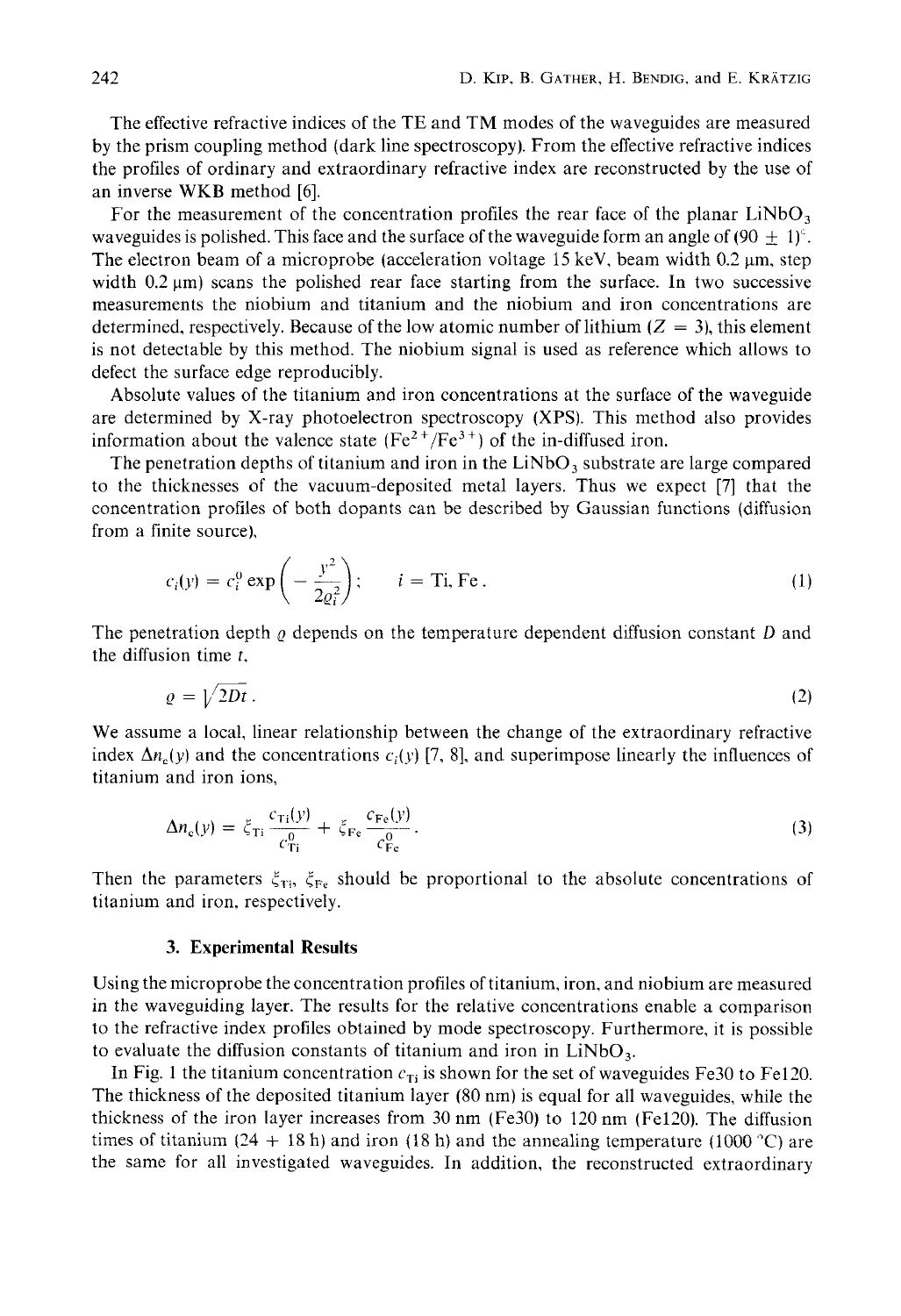refractive index profile  $\Delta n_e(y)$  of the waveguide FeO (80 nm titanium, annealed 24 + 18 h) is included in the figure, too. This waveguide has the same concentration profile of titanium as the iron-doped samples indicating that the influence of the iron ions on the diffusion of titanium can be neglected.

In the region near to the surface the values of the titanium concentration deviate slightly for different waveguides, but no systematic dependence on the amount of in-diffused iron can be derived. The figure confirms a good correlation between the concentration profiles of titanium and the reconstructed refractive index profile.

By fitting Gaussian functions to the measured titanium profiles according to (1) we obtain an averaged penetration depth of  $\bar{\varrho}_{\text{Ti}} = (3.6 \pm 0.2)$  µm. With the diffusion time  $t = 42$  h and (2) we evaluate the diffusion constant of titanium in LiNbO<sub>3</sub> at 1000 °C as  $D_{\text{Ti}}$  $= (4.4 \pm 0.5) \times 10^{-13}$  cm<sup>2</sup> s<sup>-1</sup>.

At the surface the niobium concentration is reduced in all investigated waveguides by about 4% compared to the bulk value. The region of this decreased niobium concentration corresponds rather well to the penetration depth of the titanium ions. Furthermore, by X-ray photoelectron spectroscopy we measure a titanium concentration of 3.3 mol% (Fe80) at the surface.

The experimental values of the iron concentration  $c_{Fe}$  in the waveguiding layer are compared in Fig. 2. The iron concentration increases with increasing thickness of the deposited iron layer. The solid lines show the description of the dopant profiles by Gaussian functions. With the exception of the waveguide with the highest amount of in-diffused iron (Fe120) we obtain good agreement of measured values and fitted Gaussian curves. An explanation of this exception is proposed later. The given concentration values are (as well as the measurements of titanium concentrations) no absolute quantities, but describe the concentration relations of the waveguides Fe30 to Fe120. In the following the surface value



Fig. 1. Titanium concentration  $c_{Ti}$  in different titanium and iron in-diffused (LiNbO<sub>3</sub>: Ti: Fe) waveguides compared with the reconstructed refractive index profile  $\Delta n_e$  of the titanium in-diffused  $(LINbO<sub>3</sub>:Ti)$  waveguide. The description of the waveguides corresponds to the thickness of the deposited iron layer. FeO is the titanium in-diffused waveguidc without iron doping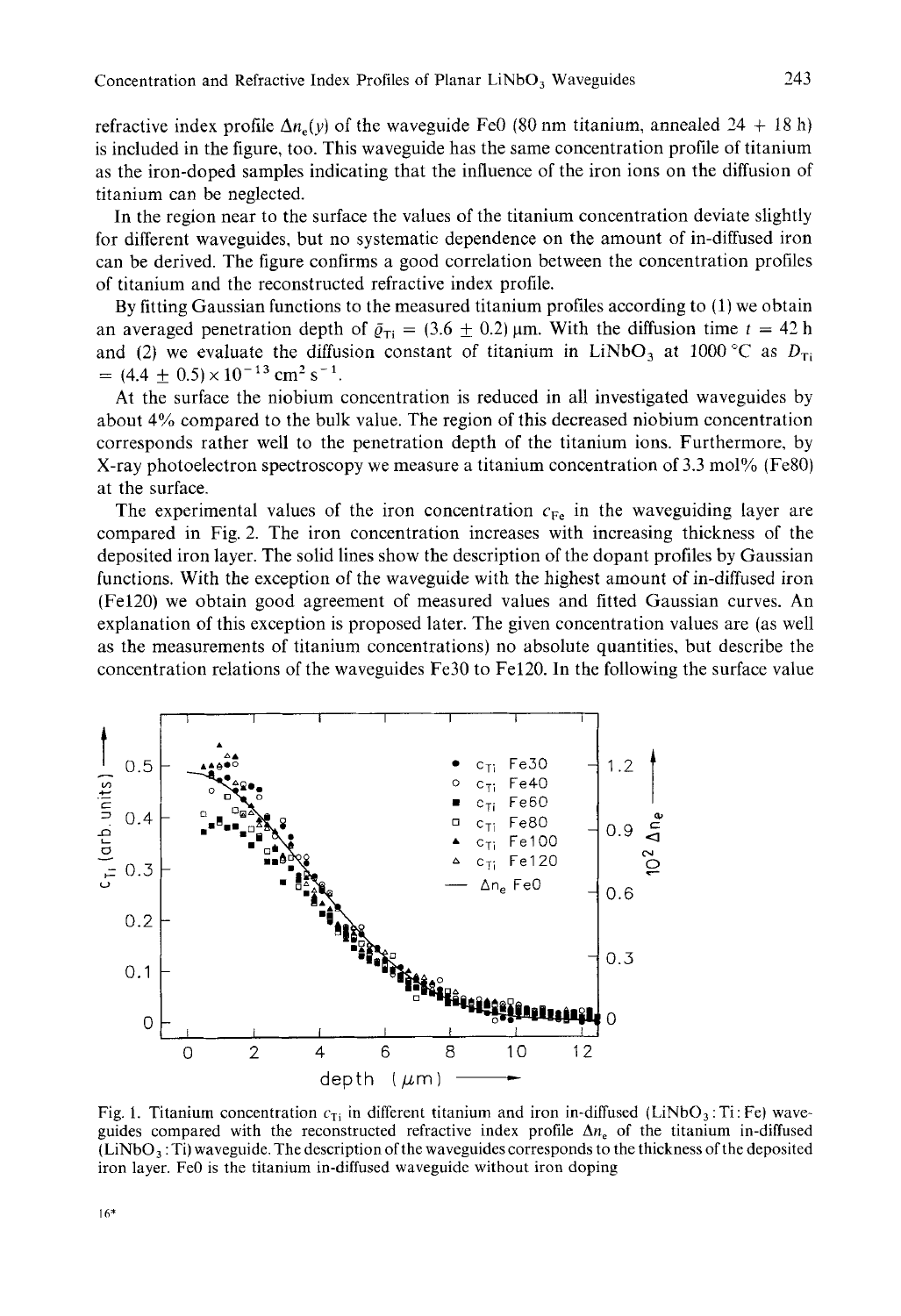

Fig. 2. Iron concentration  $c_{Fe}$  in different titanium and iron in-diffused (LiNbO<sub>3</sub>:Ti: Fe) waveguides. The description of the waveguides corresponds to the thickness of the deposited iron layer. The solid lines are fits by Gaussian functions

 $(x = 0)$  of the Gaussian functions fitted to the concentration profiles is called the relative iron concentration  $c_{Fe}$  ( $x = 0$ ) of the waveguide.

The averaged penetration depth of the iron ions is  $\bar{q}_{Fe} = (10.7 \pm 0.6)$  µm, considerably exceeding the value of titanium, Additionally, one has to take into account the shorter diffusion time of iron of 18 h (for comparison: titanium 42 h). For the diffusion constant of iron in LiNbO<sub>3</sub> at 1000<sup>o</sup>C we obtain the value of  $D_{Fe} = (1.8 \pm 0.2) \times 10^{-11}$  cm<sup>2</sup> s<sup>-1</sup>.

An absolute measurement of the iron concentration at the surface by X-ray photoelectron spectroscopy yields a value of 3.7 mol% for the waveguide Fe80. Only  $Fe<sup>3+</sup>$  is detected, while the concentration of  $Fe<sup>2+</sup>$  is below the measuring accuracy.



Fig. 3. Correlation of iron concentration  $c_{\text{Fe}}$  (relative values at the surface for the waveguides  $Fe30$  to  $Fe120$ ) with the thickness of the deposited iron layer. The solid line shows a linear regression of the two quantities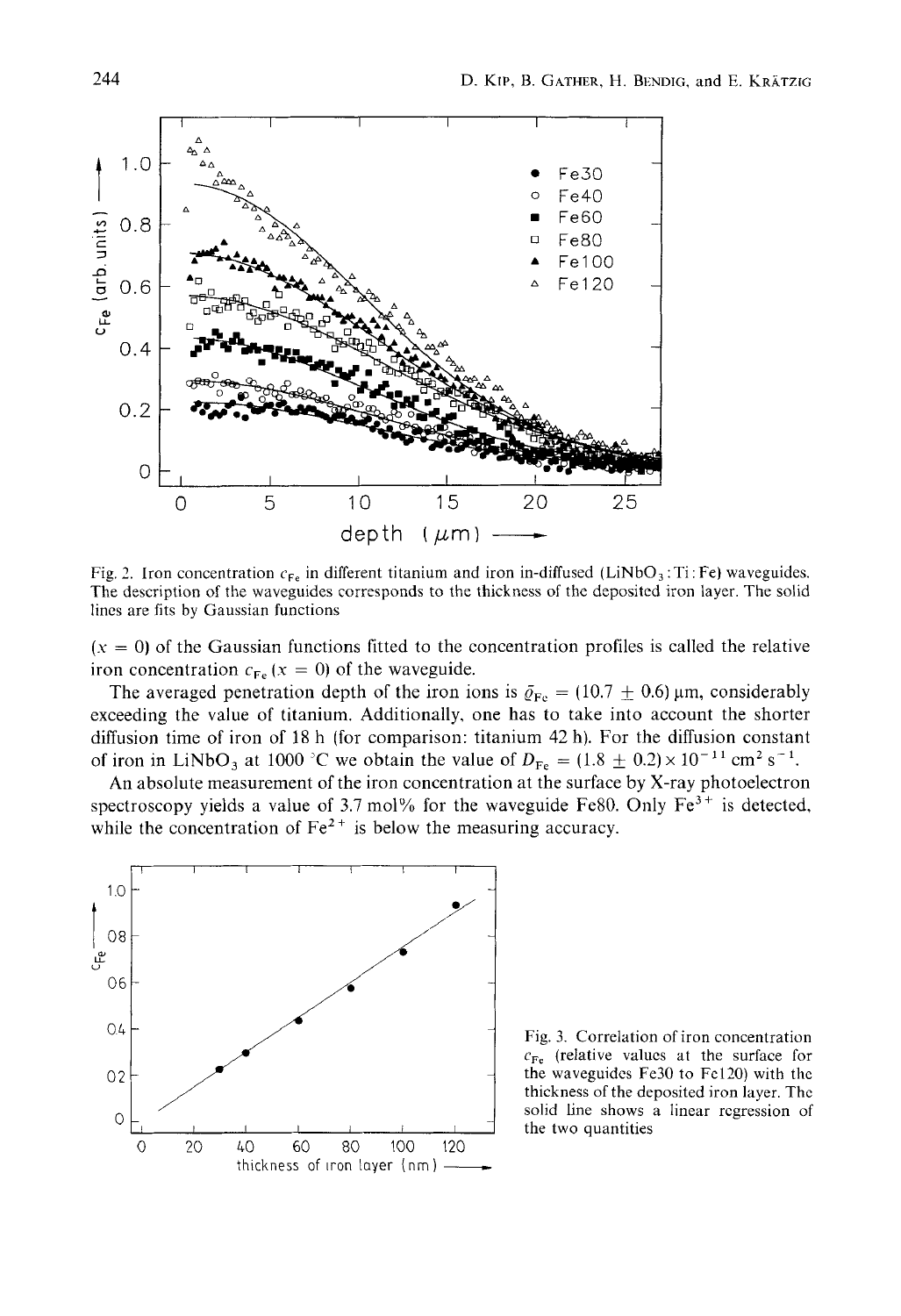

Fig. 4. Reconstructed refractive index profiles **An,** (extraordinary polarisation) of the iron-doped  $(LiNbO<sub>3</sub>:Ti: Fe)$  waveguides (Fe30 to Fe120) and the titanium in-diffused (LiNbO<sub>3</sub>: Ti) waveguide (FeOl

In Fig. 3 the relative iron concentration  $c_{Fe}$  ( $x = 0$ ) is correlated to the thickness of the deposited iron layers. The solid line elucidates the linear dependence of the two quantities. Obviously the in-diffused amount of iron does not reach the limit of its solubility in  $LiNbO<sub>3</sub>$ even for the heavily doped samples.

The reconstructed extraordinary refractive index profiles of the waveguides FeO and Fe30 to Fe120 are shown in Fig. 4. The refractive index increases continuously with increasing iron concentration. **A** similar dependence is obtained for the ordinary refractive index profiles.



Fig. 5. Parameter  $\xi_{\text{Fe}}$  obtained by fitting of two superimposed Gaussian functions to the refractive index profiles  $\Delta n_e$  according to (3) as a function of the relative iron concentration  $c_{Fe}$  of the  $LiNbO<sub>3</sub>$ : Ti: Fe waveguides (Fe30 to Fe120)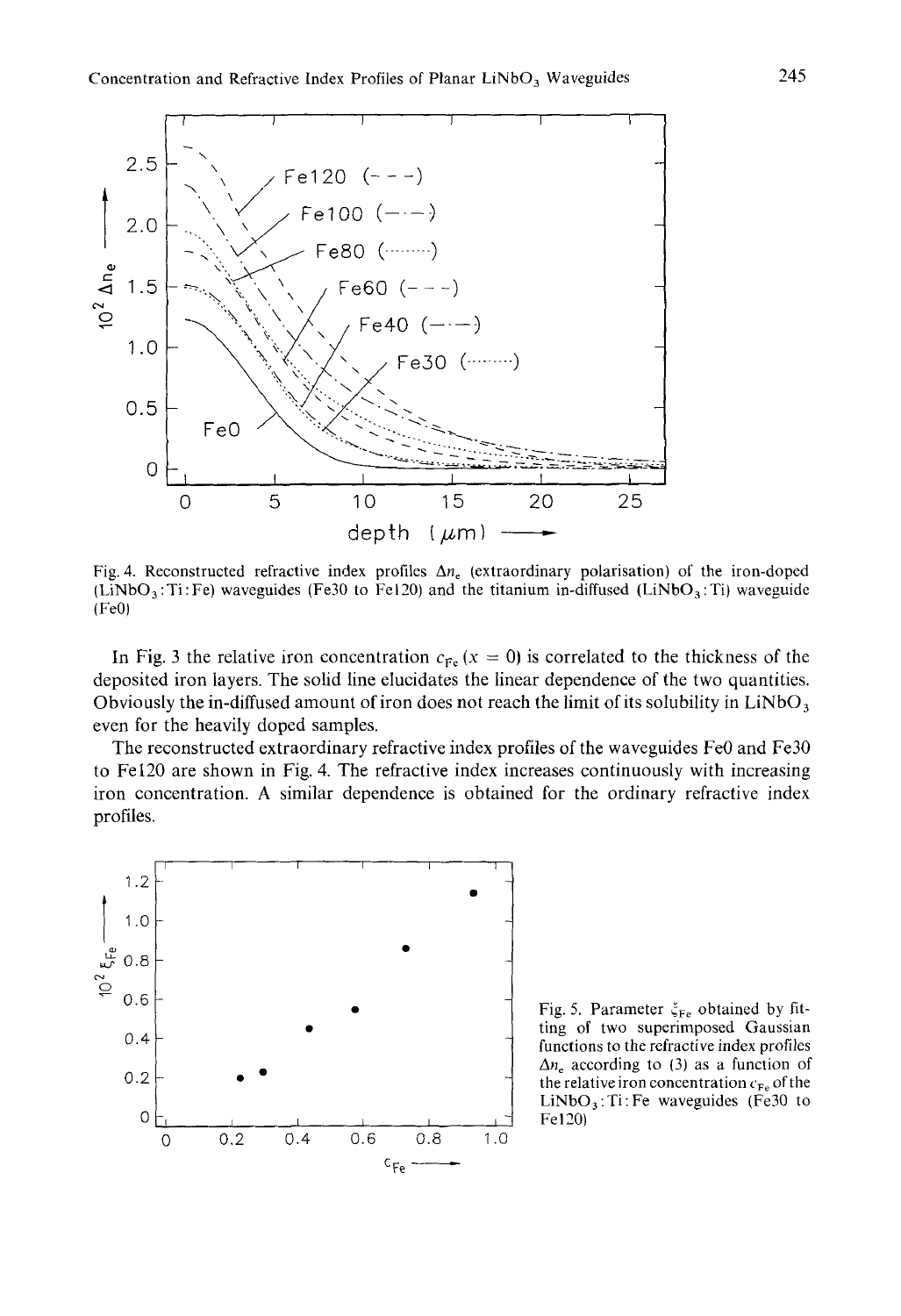

Fig. 6. Fit of the concentration profiles  $c_{Ti}$ ,  $c_{Fe}$ , to the reconstructed extraordinary refractive index profile  $\Delta n_e$  for the waveguide Fe100. The dopant profiles  $c_{Ti}$ ,  $c_{Fe}$ , are described by Gaussian functions (dashed lines, partly concealed). The parameters of the fit according to (3) are  $\xi_{Ti} = 0.014$  and  $\xi_{Fe} = 0.0086$ 

With the knowledge of the concentration profiles of titanium and iron in the waveguiding layer and the assumption of a local, linear dependence of the refractive index change  $\Delta n_c$ on the dopant concentrations  $c_i$ , it is possible to distinguish between the influence of titanium and iron ions on the extraordinary refractive index. The ordinary refractive index depends nonlinearly on the titanium concentration [6], and for this reason statements about the additionally iron-diffused samples are difficult. The extraordinary refractive index profiles, however, are correlated to the concentration profiles of titanium and iron according to (3). For this purpose we use the fitted Gaussian functions of Fig. 1 and *2.* 

The parameter  $\xi_{\text{Ti}} = 0.014$  is obtained from the refractive index profile of the titanium in-diffused waveguide FeO  $(\xi_{Fe} = 0)$ . With the assumption of equal titanium distributions in the waveguides (FeO, Fe30 to Fe120) this value is kept constant for the following fits to the extraordinary refractive index profiles of the iron-doped samples. Fig. 5 illustrates the obtained values of the parameter  $\xi_{\text{Fe}}$  as a function of the relative iron concentration. The measured dependence of the refractive index change on the iron concentration is practically linear.

**As** an example Fig. 6 shows the result of the comparison of the concentration profiles with  $\xi_{Ti} = 0.014$  and  $\xi_{Fe} = 0.0086$  and the reconstructed extraordinary refractive index profile  $\Delta n_e$  of the waveguide Fe100. The measured concentration profiles  $c_{Ti}$  and  $c_{Fe}$  are fitted by Gaussian functions with a width of  $\varrho_{Ti} = 3.3 \,\mu m$  and  $\varrho_{Fe} = 11.0 \,\mu m$ , respectively. The reconstructed refractive index profile is described very well by the fitted curve (superposition of the two Gaussian functions). For the other waveguides we obtain a similar good agreement.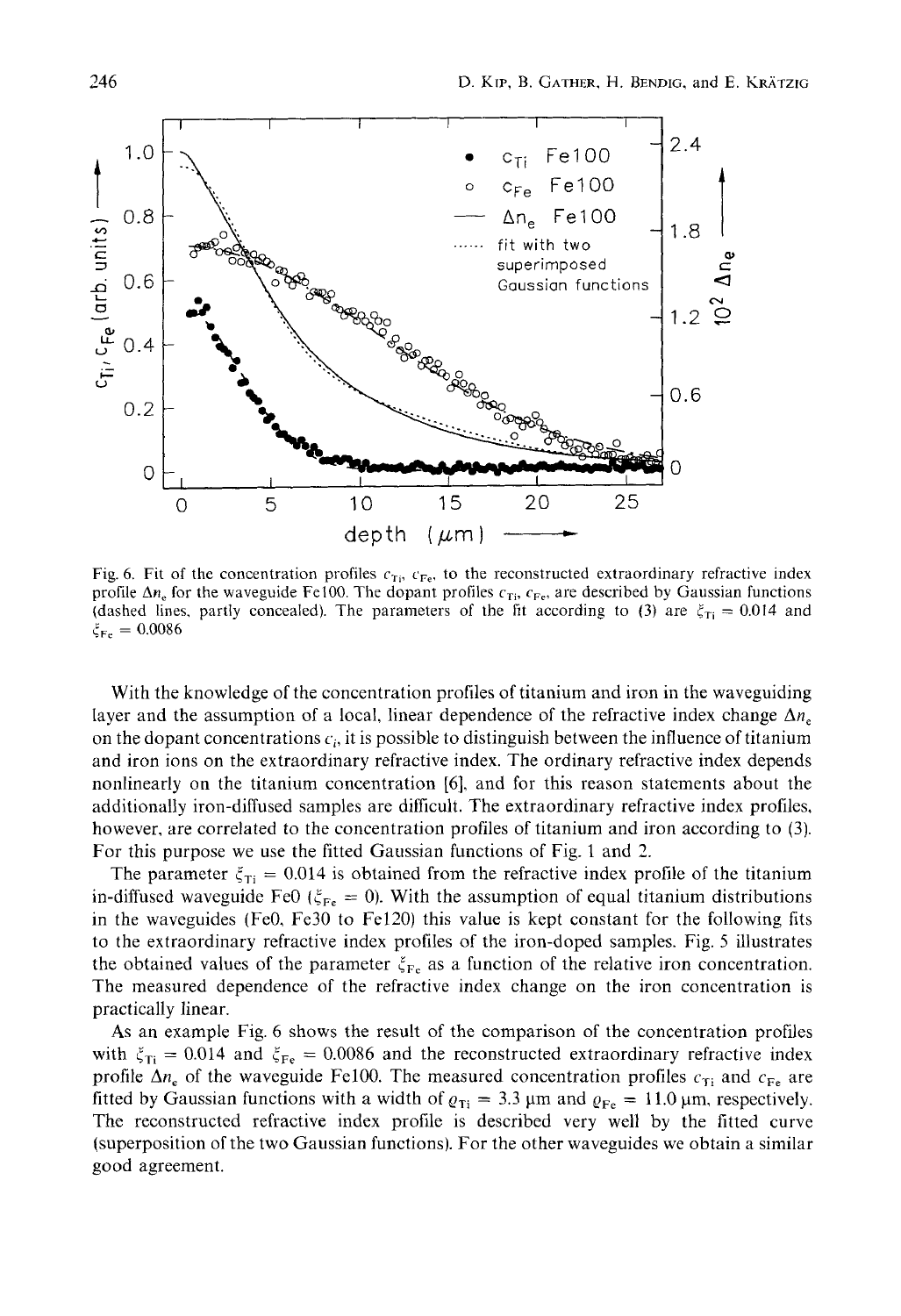## **4. Discussion**

The maximum values of the titanium concentration at the surface of the waveguides Fe30 to Fe120 deviate by about 20% (Fig. l), but a systematic dependence on the total concentration of in-diffused iron cannot be derived. Some  $\mu$ m away from the suface differences between the profiles of the waveguides are comparatively small. One possible reason for the deviations of the measured values at the surface is the non-perfect preparation of the polished endface for the microprobe analysis. Relative to this uncertainty, errors in the reproducability of the thickness of the deposited titanium layers, or slightly different annealing conditions **of** the waveguides are negligible.

The titanium profiles of the investigated iron-doped waveguides coincide with the refractive index profile of the waveguide FeO (only titanium in-diffused). The reduced niobium concentration near the surface of the waveguiding layer agrees well with the penetration depth of the titanium ions and is considerably different from the width of the iron profile. This indicates the incorporation of titanium ions on niobium sites. Quantitatively the value of niobium reduction at the surface of 4%, measured with the microprobe, corresponds well to the titanium concentration of 3.3 mol%, obtained by X-ray photoelectron spectroscopy.

The measured concentration profiles of iron can be described by Gaussian functions (Fig. 2). Only the waveguide Fe120 is an exception. The concentration profile of this waveguide clearly shows deviations from a Gaussian lineshape near the surface and is more

similar to an inverse error-function (cerf  $(x) = \int_0^x \exp(-t^2/2) dt$ ). This function is a solution *0* 

of the diffusion equation with an infinite source; thus it is expected for the profile shape of the in-diffused iron for thick deposited layers. The measured iron concentrations increase nearly linearly with increasing thickness of the iron layer (Fig. 3). A saturation of iron in LiNbO<sub>3</sub> is not reached even for the highest concentrations of more than  $5 \text{ mol}$ % (Fe120) iron relative to niobium (Fe80: 3.7 mol%). In homogeneously doped crystals, where iron oxide is already added to the melt, such high concentrations lead to problems: The crystals exhibit tensions, and they often crack when cooled to room temperature.

After annealing in an atmosphere of oxygen the waveguides are strongly oxidized; iron is mostly in the  $Fe<sup>3+</sup>$  state. This is confirmed by X-ray photoelectron spectroscopy, measuring the Fe<sup>3+</sup> concentration, with no detectable Fe<sup>2+</sup>. An estimation of the Fe<sup>2+</sup> concentration yields a value which is at least two orders of magnitude lower than the concentration of  $Fe<sup>3+</sup>$ .

From the diffusion profiles of titanium and iron we deduce the corresponding diffusion constants. The obtained value of  $D_{Ti} = (4.4 \pm 0.5) \times 10^{-13}$  cm<sup>2</sup> s<sup>-1</sup> is in good agreement with earlier results [7, 9]. The estimated error of this value results from the maximum deviation of the penetration depth  $\varrho_{\text{Ti}}$  around the averaged value  $\bar{\varrho}_{\text{Ti}}$ . It should be noted that the diffusion constant of titanium depends decisively on the Li/Nb ratio of the substrate and decreases from lithium-deficient (48.1 mol% Li) to lithium-rich (50.0 mol% Li) samples by one order of magnitude [10]. The calculated diffusion constant of iron in  $LiNbO<sub>3</sub>$  is  $D_{\text{Fe}} = (1.8 \pm 0.2) \times 10^{-11}$  cm<sup>2</sup> s<sup>-1</sup>. This value is 40 times larger than the one for titanium, while the radii of the two kinds of ions are nearly equal (Pauling radius, coordination number 6,  $Ti^{4+} = 61$  pm,  $Fe^{3+} = 65$  pm). An explanation of the large differences may be different incorporation sites (iron on lithium site, titanium on niobium site) and the bonding energies of the two ions, respectively.